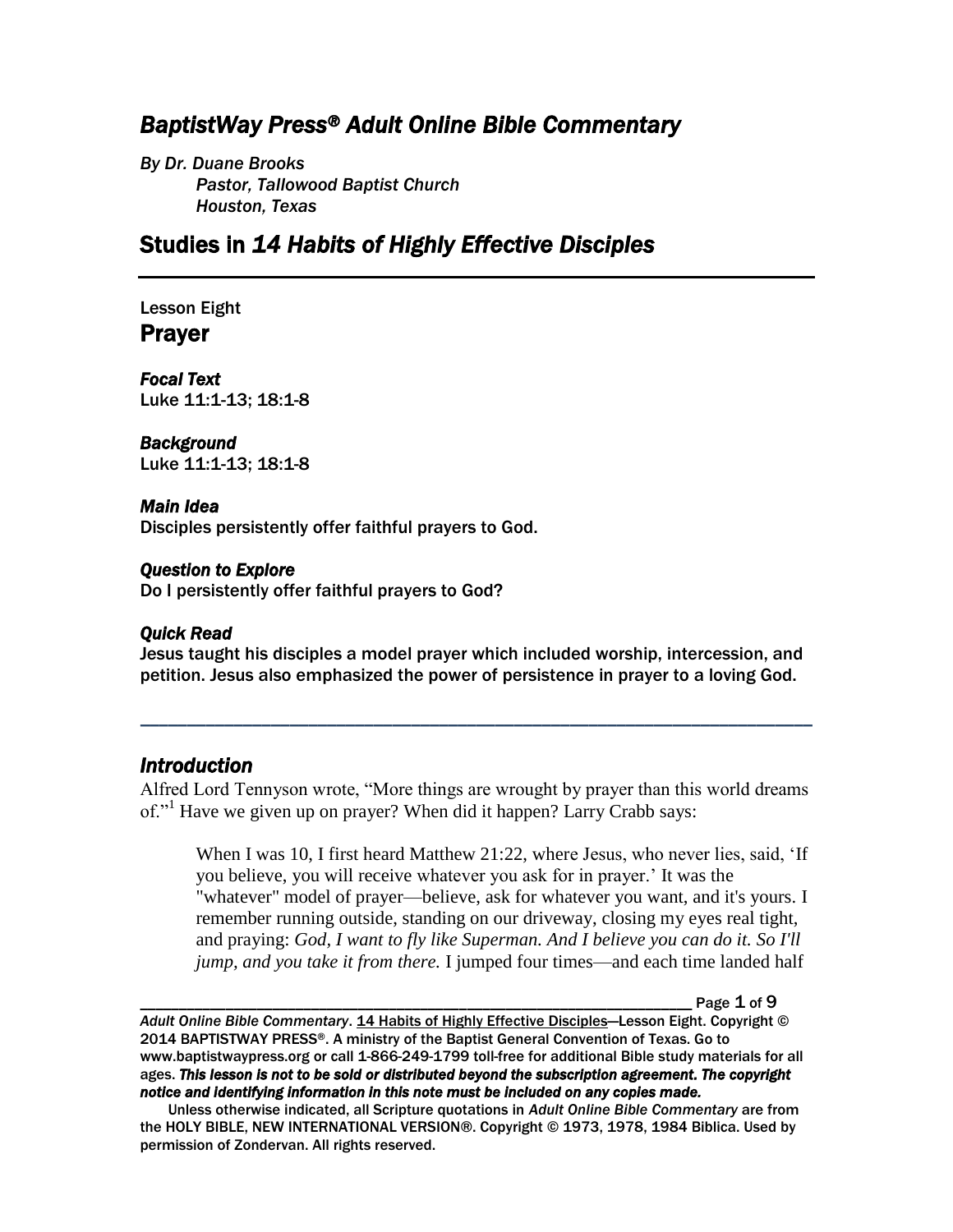a second later and half a foot farther down the driveway. I had believed and I had asked, just like Jesus said. But I didn't receive. Thus began my 50-year journey of confusion about prayer.<sup>2</sup>

For all the Sunday School lessons we have heard, how often do we really pray? Our goal is not to make ourselves feel guilty for our failures in this area, but to encourage and empower all of us to pray today.

The disciples knew so much about Jesus, and of one thing they were certain: he prayed. He prayed in the morning and in the evening. He prayed before he ate and before he slept. Sometimes, Jesus woke up early to pray. When we place Jesus' practice of prayer beside our own practice, immediately we know we need to learn more about prayer. The good news is Jesus has not left us without lessons on prayer.

## *Commentary*

What exactly do disciples do? We pray. Why do we pray? Because like Jesus' earliest disciples, when we follow Jesus we learn about him and we live like him. Luke especially tells us about Jesus' practice of prayer. Prayer defined Jesus' ministry at his baptism (3:21), when he withdrew to lonely places and prayed (5:16), as he spent the night praying to God (6:12), when he was trying to discern God's plan (9:18), and on the Mount of Transfiguration – as he was praying the appearance of his face changed (9:28- 29).

John the Baptist had taught his disciples to pray, and Jesus' disciples had watched him pray, so they asked Jesus to teach them to pray. And he did. In fact he taught them in the Sermon on the Plain a shorter, simpler version of the Disciples' prayer, or "Lord's Prayer" (Matthew 6:5-13).

Luke tells us Jesus continued his teaching about prayer with analogies to a friend, a father, and a judge. In each instance Jesus taught about relationship and trust. Persistence and boldness characterize true prayer. In Luke's second volume (Acts) we discover that after Jesus left, his disciples did what he did: they prayed (Acts 1; 3; 5). It makes sense doesn't it? If you are becoming like your master, and he prays, then you pray. So we come from a long line of disciples who prayed.

Are we willing to ask Jesus to teach us to pray? Part of growing as a community of Jesus' disciples is learning to commune with God and communicate with him persistently and powerfully. We can learn a lot by watching the way Jesus prayed.

Jesus also teaches us through these stories. Why is nearly every parable about prayer centered in a relationship? Surely it is because prayer is primarily relational. God is better than any friend we have ever had, more loving than our fathers, and more willing than any judge. So we ask, seek, and knock. Perhaps one reason we stop praying is because we don't know him as we should. George MacDonald said, "A God that should fail to hear

\_\_\_\_\_\_\_\_\_\_\_\_\_\_\_\_\_\_\_\_\_\_\_\_\_\_\_\_\_\_\_\_\_\_\_\_\_\_\_\_\_\_\_\_\_\_\_\_\_\_\_\_\_\_\_\_\_\_\_\_\_\_\_\_\_\_\_\_\_\_\_ Page 2 of 9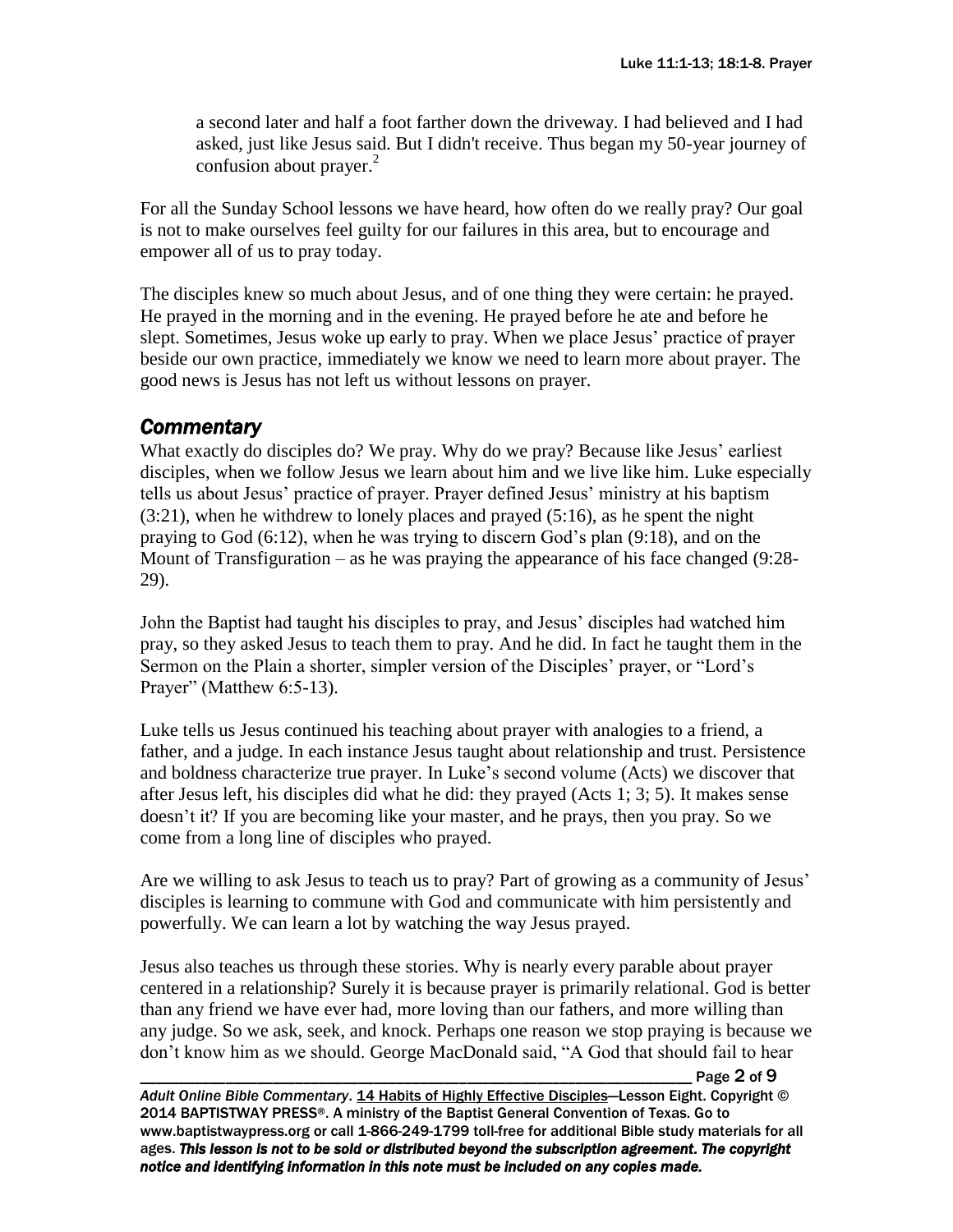the feeblest or worst prayer I cannot believe in; but a God that would grant every request would be an evil God that is no God but a demon."<sup>3</sup>

### *Disciples Follow the Pattern Which Jesus Taught (Luke 11:1-4)*

This prayer looks like the "Lord's Prayer" from Matthew 6, but it differs slightly. So why two different prayers? In context, it appears that Jesus taught his disciples to pray on multiple occasions. The prayer in Matthew 6:9-13 is longer. This prayer is shorter and simpler. In both cases, the prayer begins with God as Father.

Relationship with God our Father is the starting point for Christian prayer. As his children, we ask differently than others might. We begin by honoring the name of God the Father. So his name is to be reverenced and held as holy. Much like the Ten Commandments which begin with the name of the Lord representing his character, this prayer reminds us that God's name is higher and holier than any other name.

Not only is God a father but he is also a king who possesses a kingdom. This kingdom is not just a place in the skies, but the rule of God on the earth as well. Wherever God is acknowledged as king, his kingdom has already come. Like the disciple's prayer in Matthew 6, this prayer addresses physical and spiritual needs.

In prayer we ask God to give us the gift of bread for each day. So our God is also the great giver. As he gave manna to the children of Israel in the wilderness (Exodus 16:1- 36), God gives us bread each day for that day. This request almost certainly speaks about spiritual nourishment as well. Remember Jesus said, "Man does not live on bread alone but on every word that comes from the mouth of God" (Matthew 4:4).

Just as we need bread to live, so we need to be forgiven and to forgive others. Luke uses *aphiemi* which speaks of release from sins. Christians are always confessing, agreeing with God that we have sinned and need forgiveness. Our giving God is also a *forgiving* God. At the same time we need to forgive others. This prayer includes a commitment to live life forgiving others who sin against us.

Finally, in this prayer, Jesus taught his disciples to pray for God not to lead them into temptation. We know that God does not want us to sin. When we bring our potential for sin into the presence of the all-powerful God, we find strength to stand against the forces of sin. Later, Jesus' brother James reminds us that God does not tempt us (James 1:13- 15). This prayer rightly aligns us with God in standing against sin even before the temptation comes.

## *Disciples Ask Shamelessly (Luke 11:5-11)*

Who is your best friend? What would you not ask of him or her? Is there any time you could not call them or anything you would not ask of them? Jesus' first story is about friendship.

\_\_\_\_\_\_\_\_\_\_\_\_\_\_\_\_\_\_\_\_\_\_\_\_\_\_\_\_\_\_\_\_\_\_\_\_\_\_\_\_\_\_\_\_\_\_\_\_\_\_\_\_\_\_\_\_\_\_\_\_\_\_\_\_\_\_\_\_\_\_\_ Page 3 of 9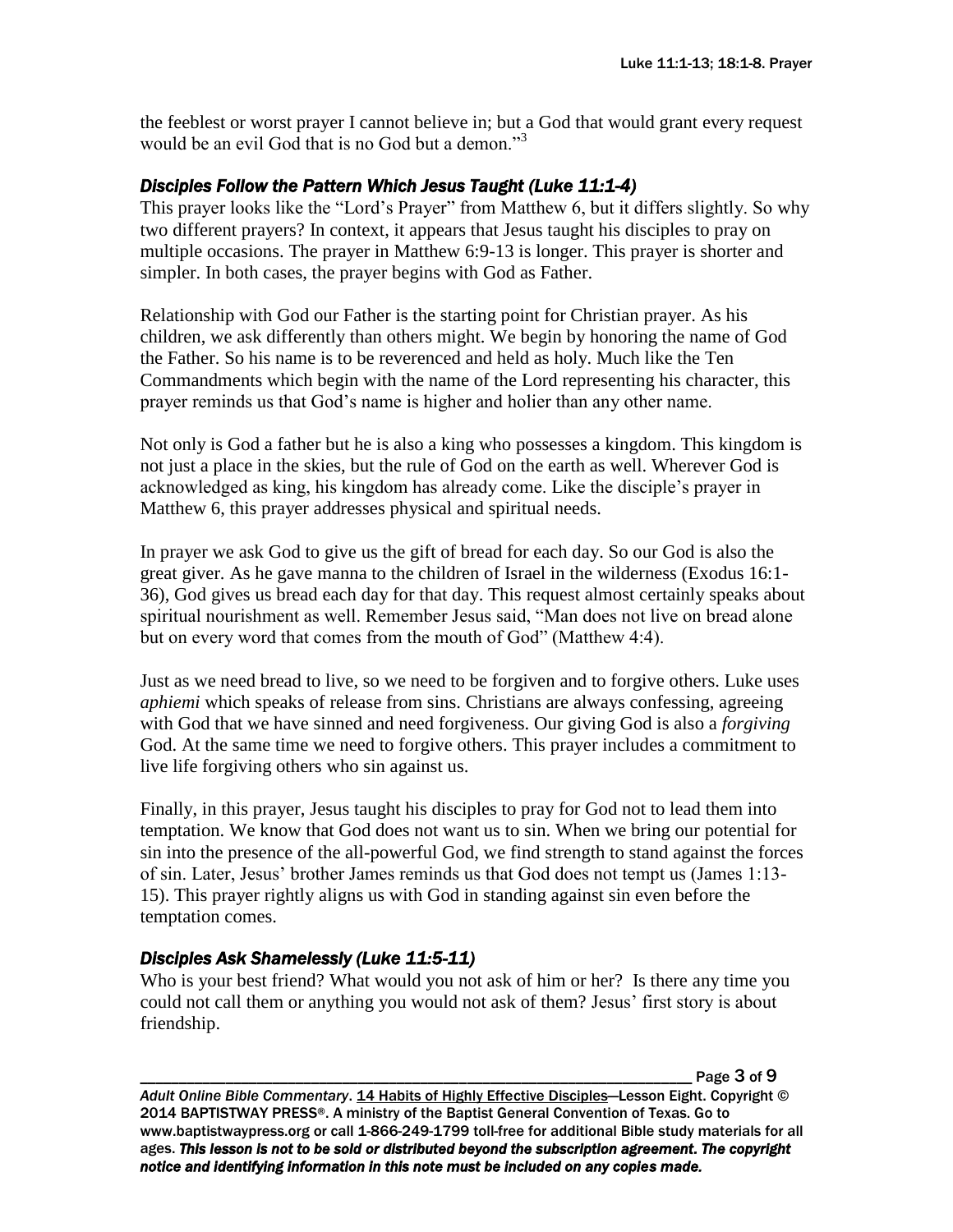In the ancient world hospitality was a sacred duty and a high responsibility. People helped their friends. On the other hand, when they closed the doors to their homes this was a signal to the world like a "do not disturb" sign on a door.

Jesus tells a story about a man who was caught unaware by a friend coming into town late. Perhaps like college kids, he didn't leave on the journey until late. Or given the climate, he wanted to travel at the coolest time of day. I remember when I was a child my uncle and his family coming down from Washington state unannounced and awakening the whole house. Culturally, the man who receives the visitor is obligated to feed the friend.

In Jesus' story, unfortunately the surprised host had no food to serve. Do you ever look in your cupboard and realize: we have nothing to eat! Thankfully he had another friend who could help him.

I am curious, how many of us ever go and borrow food from a neighbor? This used to happen all of the time. Someone would knock on our door asking, "May we borrow an egg?" In my sixteen years in Houston I don't remember anybody every borrowing anything.

Unfortunately, we often don't even know our neighbor's names. (If our neighbors never ask us for an egg or for sugar or flour, what makes us think they would feel free to ask us for information about our relationship with God?)

The man in the parable doesn't just have a neighbor: he has a friend. He has a friend who comes to him for help, and he has a friend to whom he can go. Unfortunately, it is late and the friend has closed his door. Now this is a problem: because the whole family sleeps on a raised platform at one end of the same room. If he gets up, he will wake up the kids.

With audacity "Jude" goes to his friend "Jacob" because he trusts their relationship. His need and the potential embarrassment of being unable to provide for his guest outweighed his concern about inconveniencing his friend. Just so, Jesus implies that we will not pray rightly until our desperation outweighs our fear of rejection.

This story is so true to life. The sleeping friend is annoyed to be awakened. He is not sitting on his doorstep waiting in case one of his friends might be inconvenienced. This man has kids and they are asleep. Certainly, families with young kids do not want to wake them up once they are asleep. (In our house you can substitute dogs. We don't start washing clothes in the laundry room once they are in that room resting in their cages for the night.) Still after explaining that he is being inconvenienced, he gets up and helps his friend with loaves of bread because of his friend's shameless persistence or boldness.

\_\_\_\_\_\_\_\_\_\_\_\_\_\_\_\_\_\_\_\_\_\_\_\_\_\_\_\_\_\_\_\_\_\_\_\_\_\_\_\_\_\_\_\_\_\_\_\_\_\_\_\_\_\_\_\_\_\_\_\_\_\_\_\_\_\_\_\_\_\_\_ Page 4 of 9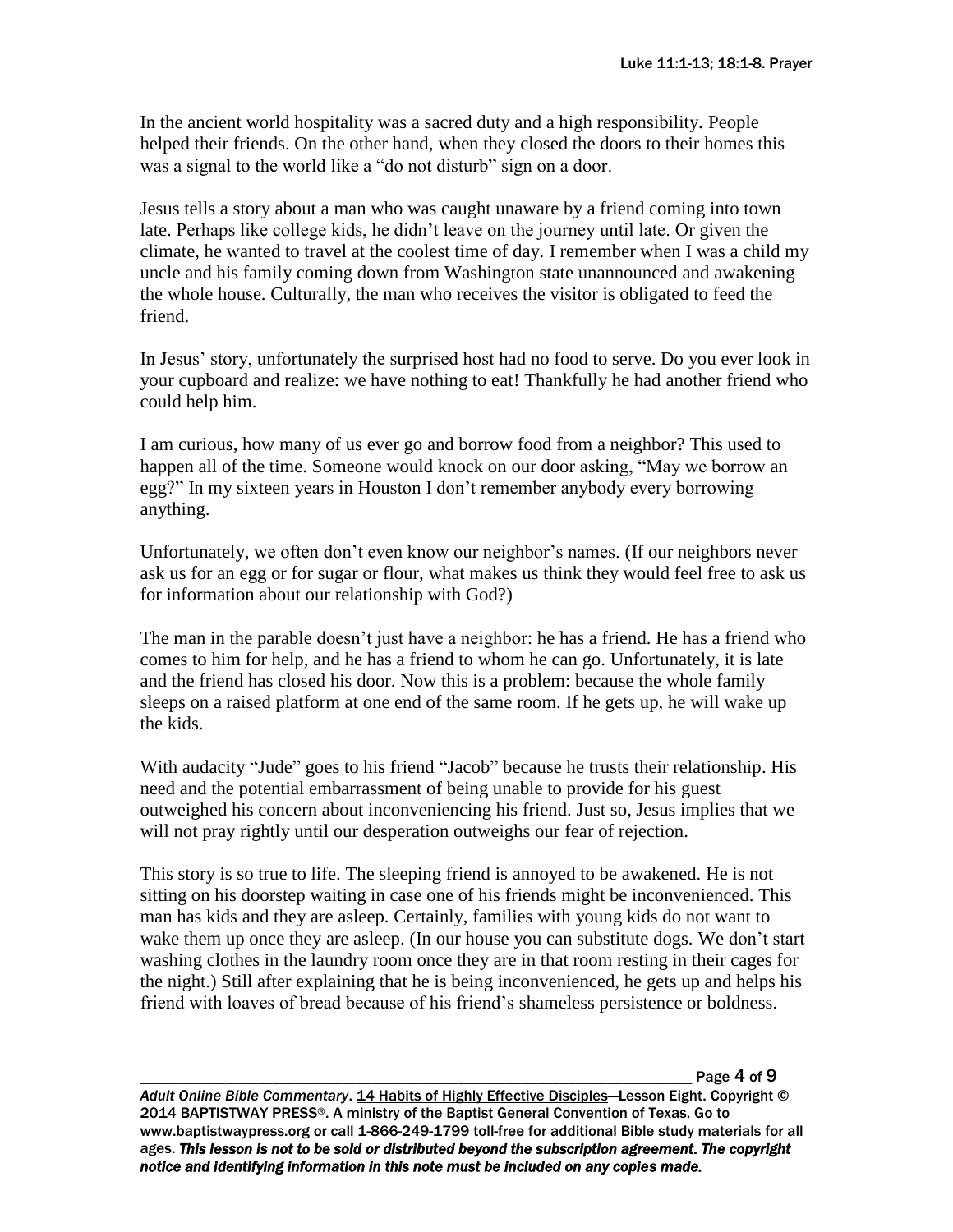The friend who is already resting for the night openly says you are bothering me (11:7). So God is just like that friend, grousing about the inconvenience of our request but finally acquiescing? No. God is better than the best friend we have ever had. So if we persist and ask boldly, he is willing to give to us. We cannot inconvenience God.

Sixteen years ago we were preparing to move to Houston and begin our ministry at Tallowood Baptist Church. I realized that Interim Pastor Randall O'Brien was preaching his last sermon at Tallowood on Mother's Day, so I wanted to take the opportunity to go and see my mom. Unfortunately, she was going to be in Chicago visiting relatives. So I thought: what if we surprised her in Chicago?

On such short notice, it would have cost a lot of money to fly to Chicago. So I asked a friend in Cedar Park if he had any air miles he could give us. He gladly did it and I have never forgotten his gift. I think of him every Mother's Day because of it.

But it was hard for me. In hindsight it was shameless. I had just told him I was leaving the church as his pastor. But he willingly shared with us anyway. This story teaches us not to worry about bothering God. In fact in Isaiah 62:6-7, we hear God say through the prophet, "I appointed watchmen on the walls. You who remind me take no rest for yourself and give me no rest." In other words, "Go ahead and 'bother' me."

E. M. Bounds wrote, "What the church needs today is not more machinery or better, not new organizations or more and novel methods, but people whom the Holy Spirit can use—people of prayer, mighty in prayer. The Holy Spirit does not flow through methods, but through people. He does not come on machinery, but on people. He does not anoint plans, but people—persons of prayer." 4

### *Disciples Ask Strongly and Securely (Luke 11:11-13)*

God is a father who loves to give good gifts to his children. Prayer was about relationship for Jesus. In fact, Joachim Jeremias, the most noted New Testament scholar of his generation, argues that Jesus always prayed with the Aramaic word "Abba." Every time Jesus prays he uses the word "Father," except when on the cross he quotes, Psalm 22, "My God, my God, why have you forsaken me?" (Matthew 27:46).

In the end he prays, "Father into your hands I commit my Spirit" (Luke 23:46). Not only was this Jesus' practice but it was also his teaching: so he taught his disciples in Luke 11:2 to say, "Father," simple and unembellished. It is true he is our Father and he is in heaven. Some of Jesus' disciples had children. Jesus knew human fathers well enough to know that they are not typically capricious or mean-spirited.

We hear Jesus' question, "What if your child asks you for a fish?" Jesus is speaking about food, by the way. We should not envision a child with her parent walking through PetSmart and saying, "Can I have a goldfish?" The parent would then say, "No. But I'm going to give you a Boa Constrictor."

Page 5 of 9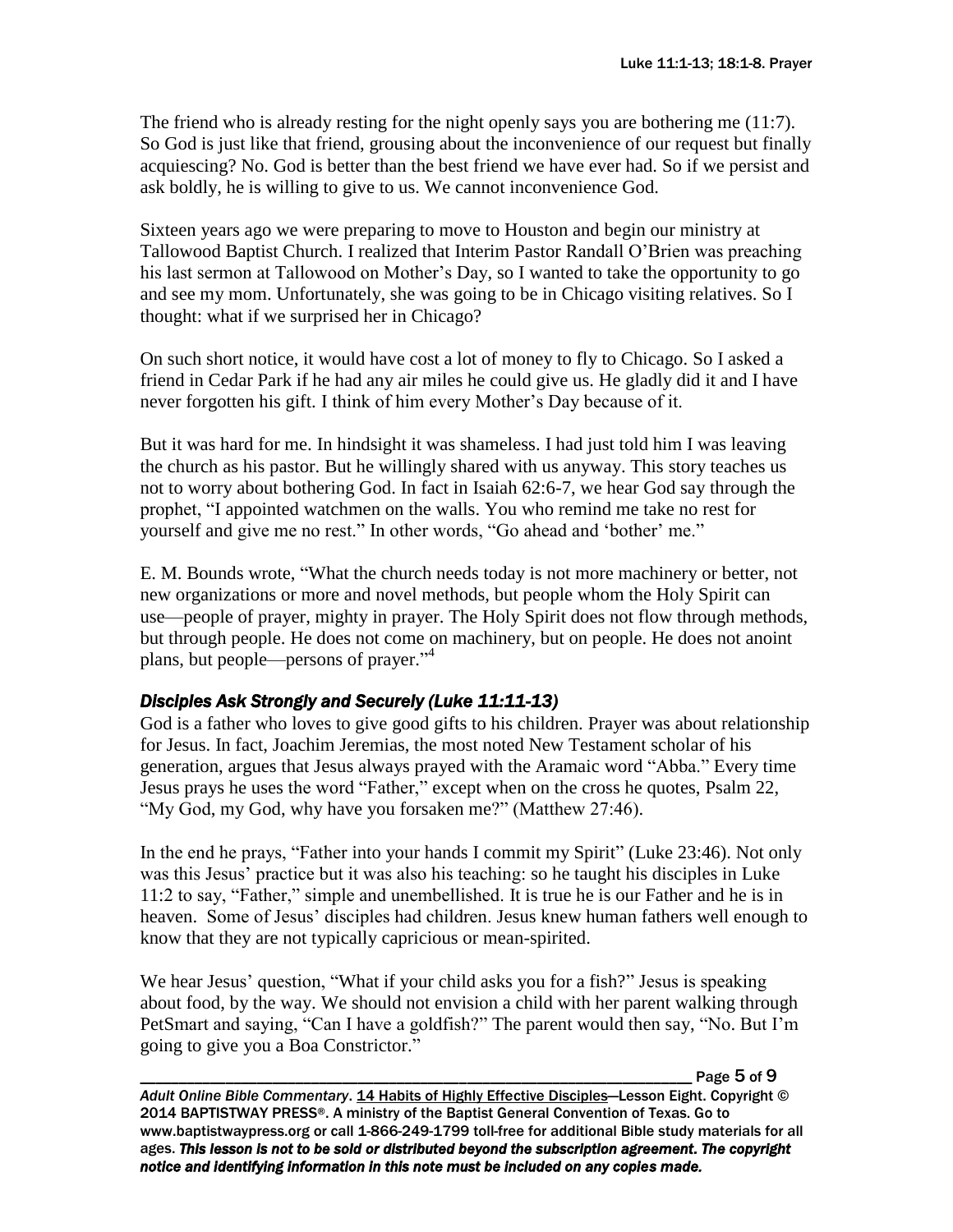In Jesus' example, the child is pleading, "I am hungry." One of our kids used to contract three words into one, "Mungry." Like Rolley the chubby puppy in *101 Dalmatians* he would whine with a British accent, "But I am hungry mother." As normal parents approached by our hungry kids, we don't try to harm them with a snake.

Nor for that matter, Jesus explains, if the child asks for an egg, will the father give him a scorpion. Scorpions are scary. Once I was stung by a scorpion. Not fun. The prophet Ezekiel talks about ministering among the scorpions (Ezekiel 2:6). His words came true at a little church called Williams Creek outside of Waco.

We had scorpions in the baptistery. They would come out of the attic at night as we rested. Often they fell on the ceiling fan which would inconveniently sling them across the room. Scorpions make an ominous ping as they hit the wall.

On one occasion, I was lying on the floor and a scorpion came up the back of my pants leg. The multiple stings felt like fire. Imagine a dad who has been stung by a scorpion saying, "I want you to try this son – it will make you tough." Most dads do not wake up in the morning and say, "How can I harm my kids today?" We may joke and tease but we do not try to hurt our children.

Jesus reminded, "You are not perfect parents. By nature you are sinners. You are descendants of the sinner Adam and you have chosen to sin. Nevertheless, even sinners like you know how to give good gifs to your children." Then he adds, "How much more will your Father in heaven give the Holy Spirit to those who ask him?" (Luke 11:13).

This differs from the wording, "good gifts," in the Sermon on the Mount (Matthew 7:11). Isn't the Holy Spirit a better promise than mere "good gifts?" What if God cannot give us things without first giving us himself? The reward for prayer is the gift of God's presence. As we invoke his favor, we enter his presence. He wants us to stay with him. Consequently, when we pray, we ask fearlessly – confidently – boldly.

The writer of Hebrews elucidates God's kindness, knowing we have a great high priest who sympathizes with our weaknesses, "Let us then approach the throne of grace with confidence, so that we may receive mercy and find grace to help us in our time of need" (Hebrews 4:16). Our greatest needs in life are spiritual and God is the only answer. We come to him as a king who sits on a throne, because we have his unmerited favor and nomatter-what love; we come because he gives mercy and grace to help us.

So what are we asking God for? Well, honestly we may want more money, or a bigger house, or a better car. In our consumerist world we have even made our relationship with God about the acquisition of stuff. Some sermons imply that people who have a lot of stuff must be loved by God a lot. But Jesus flips this on its head and says, "You give your kids food . . . but God wants to give you himself!" Because he knows we do not live by bread alone . . . but by every word that comes from the mouth of God (Matthew 4:4).

Page  $6$  of  $9$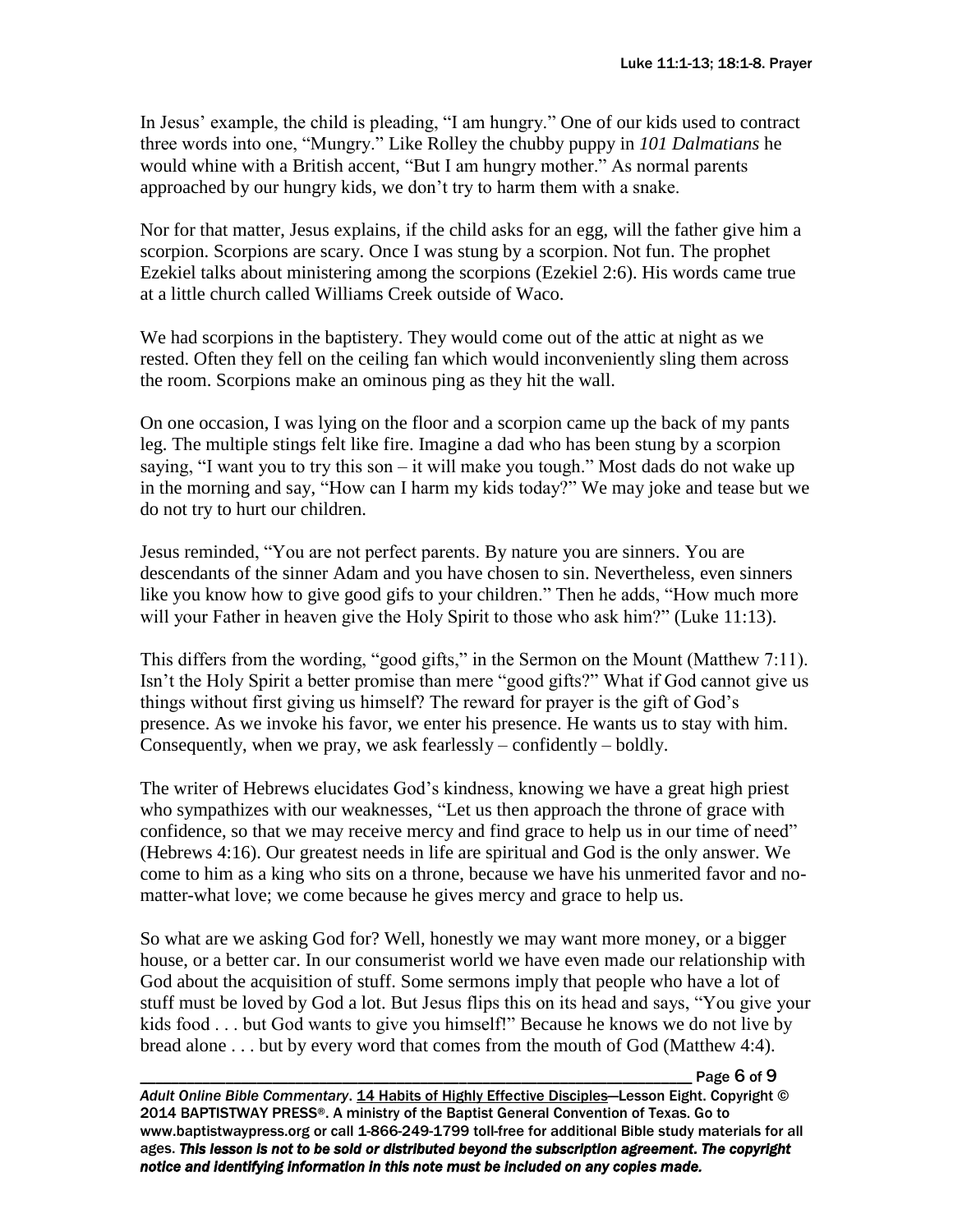Do we want more of God's presence and power in our lives? Do we want to be filled with him and bear the fruit which only the Holy Spirit can produce in us? Or are we happy with what we have?

What were the disciples doing when the Holy Spirit came? Acts 1:14 says they were all together, constantly in prayer. Acts 2:1 tells us while they were together in one place, the Holy Spirit came. When they were staying together and praying together, God came. This is why in our congregation we want to dedicate time to praying together, praying for each other, and learning about prayer.

Phillips Brooks wrote, "Pray the largest prayers. You cannot think a prayer so large that God in answering it, will not wish you had made it larger. Pray not for crutches but for wings!"<sup>5</sup> The very best that God can give us is himself. And he wants the very best for us – like a friend would; even better, like a father would. God wants the best for all of us all the time. Do we believe that? Then we should pray. We need to pray.

### *Disciples Ask Persistently Because God is Greater and Kinder than any Judge (Luke 18:1-8)*

Jesus later told another parable about prayer. When the Pharisees asked Jesus when the kingdom of God was coming, Jesus told them that the kingdom was already in their midst. Then he taught about his second coming. In this context he taught a parable about not losing heart in prayer.

The story goes that a persistent widow refused to relent asking a judge for relief. In this case, again, the judge is not like God. In the story, he does not fear God or respect man. But Luke 18:5 tells us he knows the widow will not quit asking, so finally he relents. Literally he doesn't want her "to give him a black eye" so he gives in reluctantly.

The point of the parable is not comparison but contrast. It is an *a fortiori* argument from lesser to greater. If even a wicked judge will relent, how much more will God give you justice? God is nothing like the wicked judge except he is able to vindicate or justify his children. And then Jesus asks, "…When the Son of Man comes will he find faith . . .?"

In my teens, our church youth group prayed for a fellow eighth grader named Phyllis Beasley. She was diagnosed with cancer and God healed her. Recently I shared her story in a devotional sent out to the church. Another of our members received word that very day that a nephew had been diagnosed with the same kind of cancer as Phyllis. Joanelle shared the devotional with them.

A few weeks later tests revealed the cancer had not penetrated deeply into his bone but had rested on his bone. Her nephew's body is responding to treatment. We rejoice in this answer to prayer! Do we really trust our heavenly Father? Prayer is about the relationship of telling God what we need and trusting him to provide.

\_\_\_\_\_\_\_\_\_\_\_\_\_\_\_\_\_\_\_\_\_\_\_\_\_\_\_\_\_\_\_\_\_\_\_\_\_\_\_\_\_\_\_\_\_\_\_\_\_\_\_\_\_\_\_\_\_\_\_\_\_\_\_\_\_\_\_\_\_\_\_ Page 7 of 9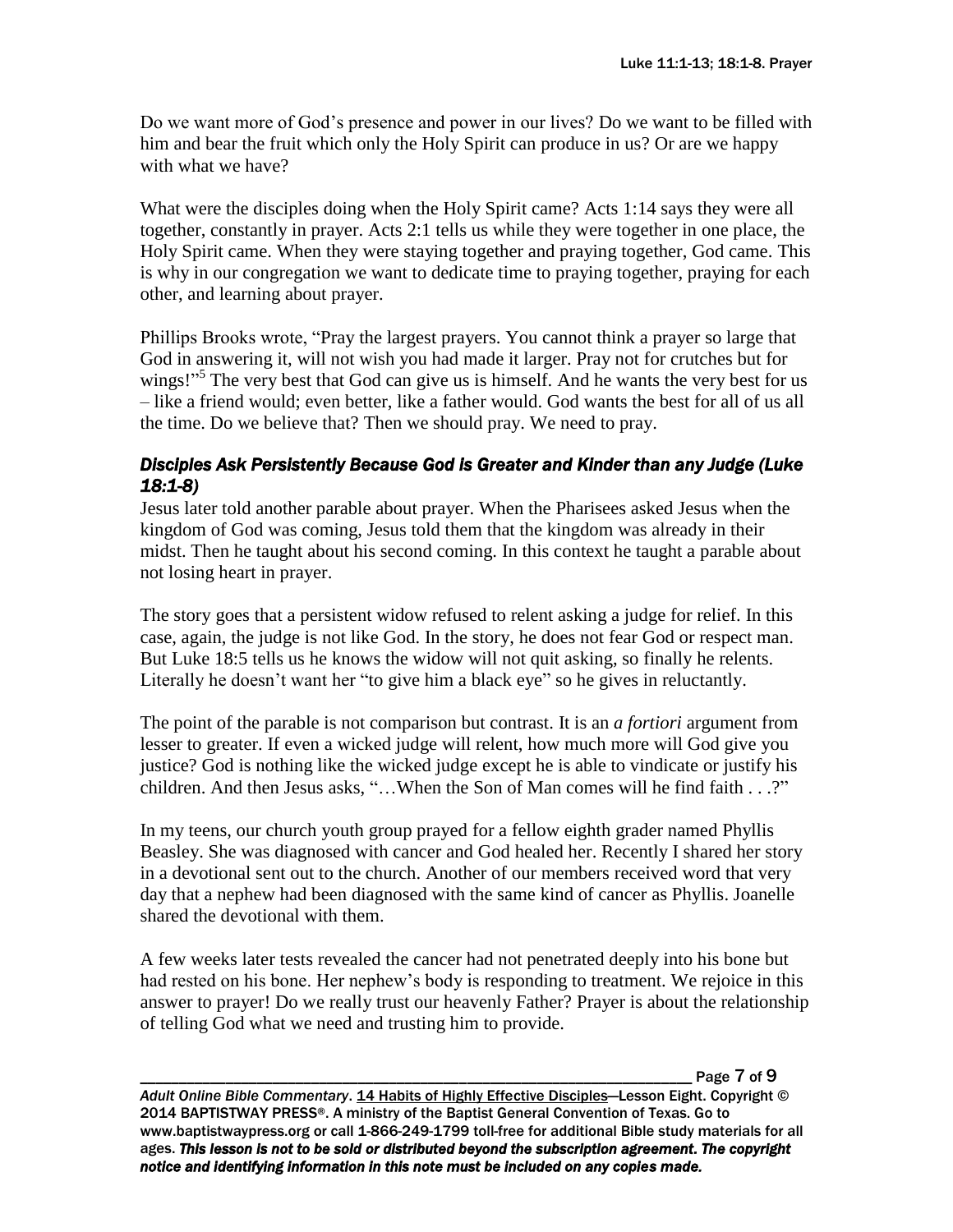# *Conclusion*

How do we pray as a child asks a father? Gordon Atkinson, who grew up at Tallowood and was my classmate at Baylor, tells the story about how his young daughter raised her hand in a weekly prayer meeting and asked the church for prayer for her sick hermit crab. Pastor Gordon thought about the other needs in the congregation: a man whose father had just died; a woman whose family member abused her for years while she prayed God would make it stop; and the family of a little girl who died painfully of cancer when she was five.

All the heads were bowed except Gordon's. He was left standing at the front, wondering how he would pray for a hermit crab in the presence of a man who prayed seemingly in vain that his daddy would live. How would one pray for a hermit crab while looking at the bowed head of a woman who prayed for the abuse to stop?

"And what about Julie, God?" Gordon wondered. Exactly what was going on with that little girl? He thought that maybe God had complex reasons for taking a hands-off approach. But what grand scheme would have been derailed if God had let her die without pain? If letting Julie die in peace was outside of God's self-imposed limits, what would he do for a hermit crab that was feeling a little bit under the weather?

Gordon confessed that he started praying when he saw the bowed heads of his church members. "Roy's head and Chris's head. All of them. Rows and rows of bowed heads, waiting expectantly. Here were people who would pray for a crab. They loved this little girl that much and she felt comfortable enough to share the concerns of her heart. Even in the midst of their own pain when God did not answer the way they hoped, they were big enough and small enough to pray with their young friend."

Gordon confessed, "I am a man who has become a child again and I tell you I will pray for just about anything."<sup>6</sup>

So we pray…not childishly, but with childlike faith.

## *Meet the Writer: Dr. Duane Brooks*

Dr. Duane Brooks has been the pastor at Tallowood Baptist Church in Houston, TX since 1998. He has been a member of the Texas Baptist Executive Board and the Human Welfare Board of the BGCT. Dr. Brooks is currently Adjunct Professor at Houston Baptist University and serves on the Board of Regents at Baylor University. He holds the Ph.D. from Baylor University.

\_\_\_\_\_\_\_\_\_\_\_\_\_\_\_\_\_\_\_\_\_\_\_\_\_\_\_\_\_\_\_\_\_\_\_\_\_\_\_\_\_\_\_\_\_\_\_\_\_\_\_\_\_\_\_\_\_\_\_\_\_\_\_\_\_

Page 8 of 9